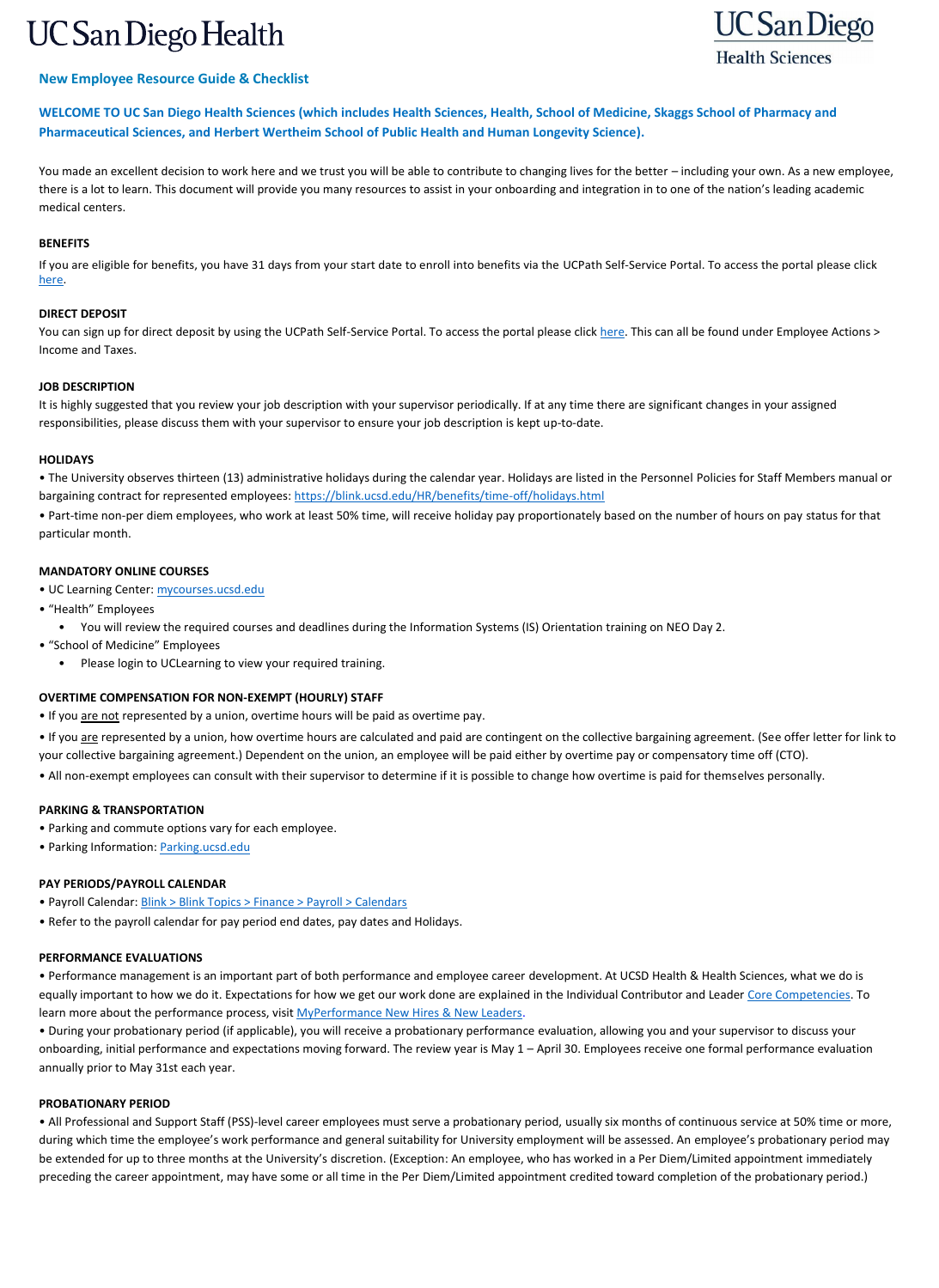# **UC San Diego Health**



# **RETIREMENT**

- If your position is not represented by a union *or* if you are represented by CX, K6, DX, IX, and RA, you must make a retirement choice within 90 days of your start date. Once you have reviewed the [UC Retirement Choice Program,](https://ucnet.universityofcalifornia.edu/compensation-and-benefits/retirement-benefits/2016-retirement-choice/index.html) you can make your retirement choice [here.](https://ucnet.universityofcalifornia.edu/compensation-and-benefits/retirement-benefits/index.html)
- If you are represented in a union not mentioned above, you will be automatically enrolled for Pension. No action is required.
- Please see your offer letter to determine if you are union represented.

# **SALARY REVIEW DATES**

• Non-Represented employees *may* be eligible for one merit increase annually, until your salary reaches the top of the salary grade for your job classification. The amount of increase awarded will be based on your annual performance evaluation.

• For represented employees, see appropriate collective bargaining agreement for specific eligibility requirements and scheduled increases.

# **SICK LEAVE-Career Employees**

• Sick leave accrues based on hours on pay status. Generally a full-time employee (40 hours/week) accrues approximately 8 hours of sick leave per month. There is no maximum amount of sick leave you may accrue.

• Sick leave may be used when you are ill, for medical appointments, for the illness of a family member, and contingent on the language of the collective bargaining agreement - the death of a family member.

# **VACATION-Career Employees**

• Vacation leave accrues based on hours on pay status. Generally, a new full-time employee (40hours/week) accrues approximately 10 hours of vacation leave per month (equivalent to approximately 15 working days per year). Your vacation leave accrual may vary based on type of appointment, years of qualifying service, and hours on pay status.

- If not, you will hear the message, "that number was invalid", try again. If you get the message a 2<sup>nd</sup> time, please let you timekeeper or manager know.
- 6. Hear the message:
	- "Your clock in was recorded" or "your clock out was recorded" and "thank you for using the TACS system. Goodbye". Please wait for this message before you hang up.
- All vacation time must be scheduled in advance with the approval of your supervisor.
- Vacation time may not be used before it is accrued or during the same month that it is accrued.

• If you are a union member, some union contracts require completion of probationary period before vacation usage. Please refer to your collective bargaining agreement.

# **UNION REPRESENTATION**

• Collective Bargaining Agreements & Bargaining Units:<https://ucnet.universityofcalifornia.edu/labor/bargaining-units/index.html>

• Agency Fees & Dues: Employees may contact their union to find out agency fees and dues.

# **TIMEKEEPING/REPORTING: EcoTime**

# **"Health" Employees**  Leave requests and accruals: <https://ucsdmed.ecotimebyhbs.com/EcotimeSSO/> **Instructions:**  1. Dial 286 from a UCSD phone 2. Hear the time message: "Welcome to the TACS system. The time is ##:##." Note: Users should press "9" to initiate the tone sender. 3. Hear the request: "Please enter your employee ID followed by #." Your employee ID is either your PPS ID (2 zeroes followed by the 6-digit ID you were given), or your 8-digit UCPath ID. 4. Hear the request: "Please enter you clock code" Enter 1 if you are starting your shift and 9 if you are ending your shift

- 5. Hear the message:
	- "Verifying"

If the number entered was correct, proceed to the next step.

If you are working remotely, please contact your Department Leadership to report your hours. Additional instructions can be provided by your Department Leadership.